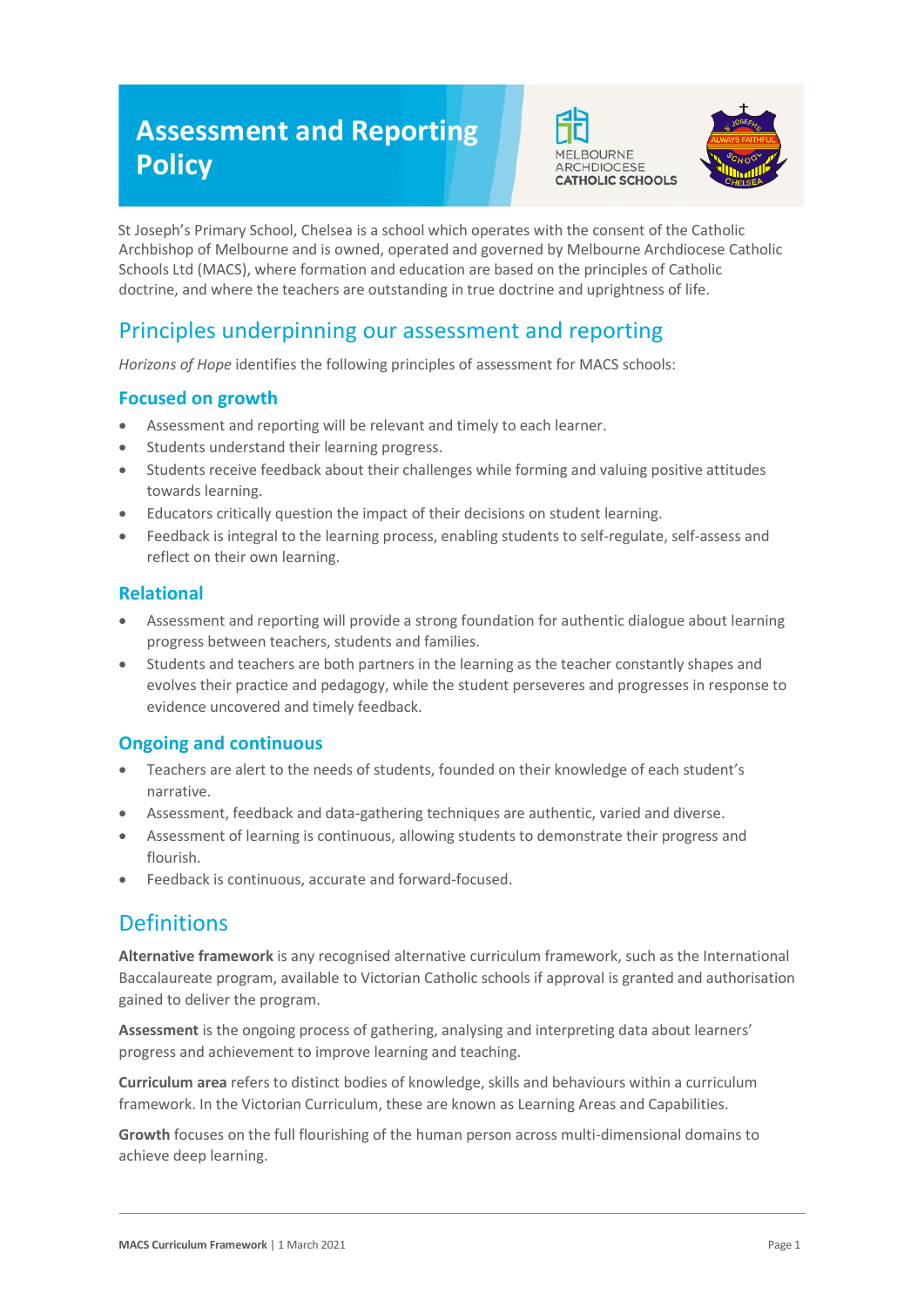**Progress** is observable and measurable change in student learning based on evidence and multiple data sources that indicates development along a continuum of learning, and supports learners to see themselves as successful.

**Reporting** is the process used to communicate knowledge gained from assessing student learning. The purpose of reporting is to provide relevant information about a student's progress to students, parents, support staff and other teachers.

**Standards** describe the quality of learning (extent of knowledge, depth of understanding and sophistication of skills) that would indicate the student is well-placed to commence the learning required at the next level of achievement within the Victorian Curriculum F–10 and/or Victorian Certificate of Education (VCE), Victorian Certificate of Applied Learning (VCAL) study designs or units of competency within a Vocational Education and Training (VET) program.

**Standard framework** refers to the Victorian Curriculum F–10.

**Victorian Curriculum and Assessment Authority (VCAA)** is the statutory authority primarily accountable to the Minister of Education, for the provision of curricula and assessment and reporting in Victorian schools.

## Assessment

At St Joseph's Primary School, Chelsea, teachers assess and monitor student growth, learning progress and achievement against the curriculum standards and within the learning and teaching program at St Joseph's Primary School, Chelsea.

## Reporting

At St Joseph's Primary School, Chelsea, the nature and frequency of feedback given to students and parents about individual assessment tasks are determined by teachers and leaders.

St Joseph's Primary School, Chelsea complies with the Australian government reporting requirements. These requirements apply to the written reports on student learning and progress. Reports are provided twice annually for each student in each year they are enrolled at the school. More information about the specific requirements for reporting can be found in the Catholic Education Commission of Victoria Ltd (CECV) [Reporting Student Progress and Achievement: 2021 Revised](https://cevn.cecv.catholic.edu.au/MelbourneDiocese/Document-File/Curriculum/Reporting/CECV-2019-Revised-Student-Reporting-Guidelines.aspx)  [Guidelines for Victorian Catholic Schools](https://cevn.cecv.catholic.edu.au/MelbourneDiocese/Document-File/Curriculum/Reporting/CECV-2019-Revised-Student-Reporting-Guidelines.aspx) (the Guidelines).

### **Senior secondary education**

Schools must have policies and procedures in place to:

- maintain accurate student records
- ensure the integrity of student assessments
- monitor student participation, completion rates and outcomes.

The policies and procedures must cover the analysis of results and student participation in accordance with the requirements of the awarding body.